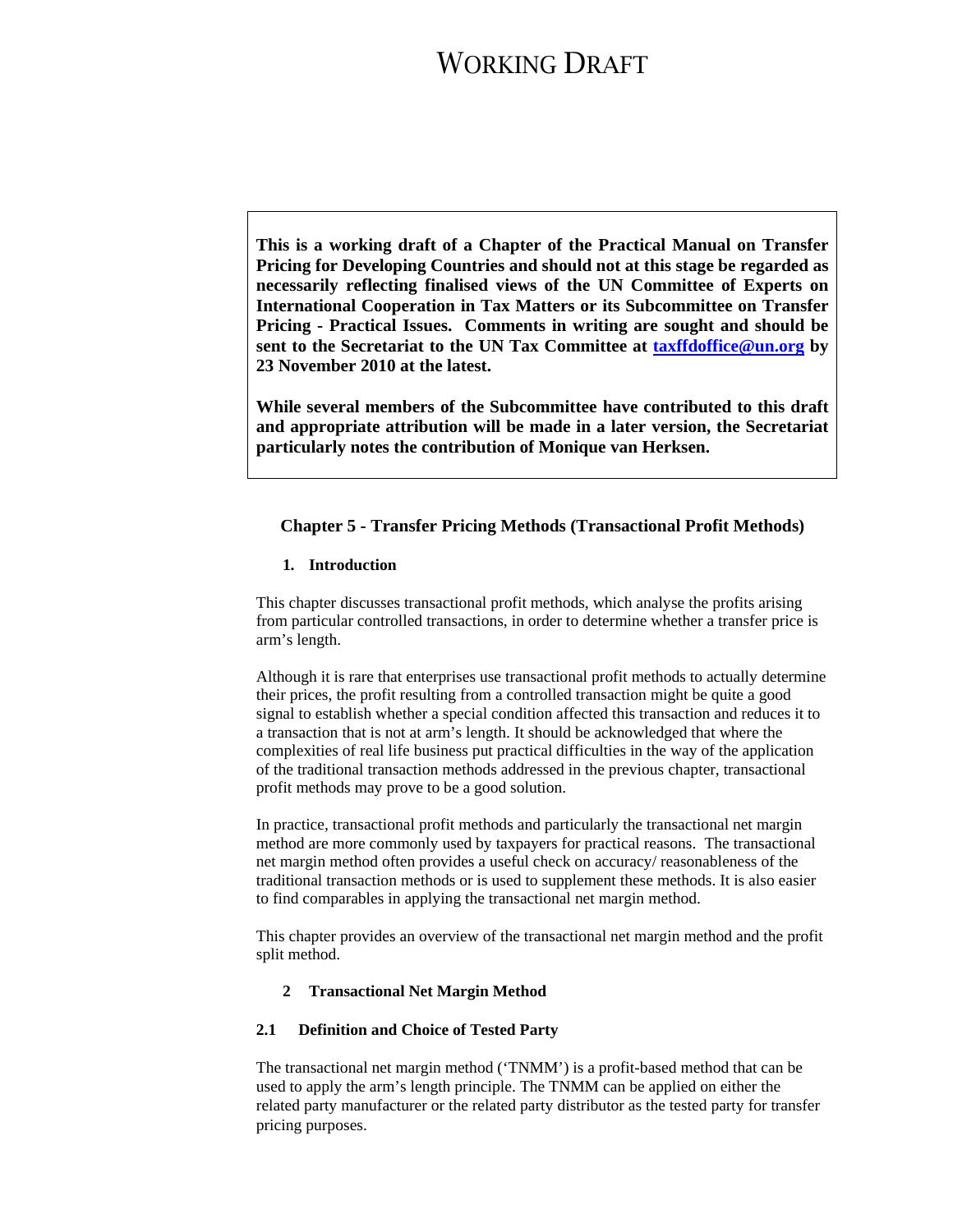The TNMM 'examines the net profit margin<sup>1</sup> relative to an appropriate base (e.g., costs, sales, assets) that a taxpayer realizes from a controlled transaction (or transactions that are appropriate to be aggregated). The profit margin indicators are discussed in paragraph 2.3 below.

The TNMM compares the net profit margin (relative to an appropriate base) that the tested party earns in the controlled transactions to the same net profit margins earned by the tested party in comparable uncontrolled transactions or alternatively, by independent comparable companies. As such, the TNMM is *a more indirect method* than the cost plus / resale price method that compares gross margins. It is also a much more indirect method than the CUP method that compares prices, because it uses net profit margins to determine (arm's length) prices. One should bear in mind that many factors may affect net profit margins, but may have nothing to do with transfer pricing.

The TNMM is used to analyze transfer pricing issues involving tangible property, intangible property or services. When the TNMM is applied on controlled transactions involving tangible property, the tested party in the analysis can either be the related party manufacturer or the related party distributor. The choice of the tested party depends on the availability of comparable data. This usually implies that the TNMM is applied to the least complex of the related parties involved in the controlled transaction, because generally more comparable data will then be in existence and fewer adjustments will be required to account for differences in functions and risks between the controlled and uncontrolled transactions. In addition, the tested party should not own valuable intangible property. This, by the way, is also the reason why it is recommended to select the least complex entity for the application of the cost plus method or resale price method.

The application of the TNMM is consistent with the application of the cost plus method or the resale price method, but the TNMM concerns a comparison of net profit margins. Figure 1 and the rest of this section will further explain this.

#### **Figure 1: Transactional Net Margin Method**



l

<sup>&</sup>lt;sup>1</sup> For example, return on total costs, return on assets, and operating profit to net sales ratio.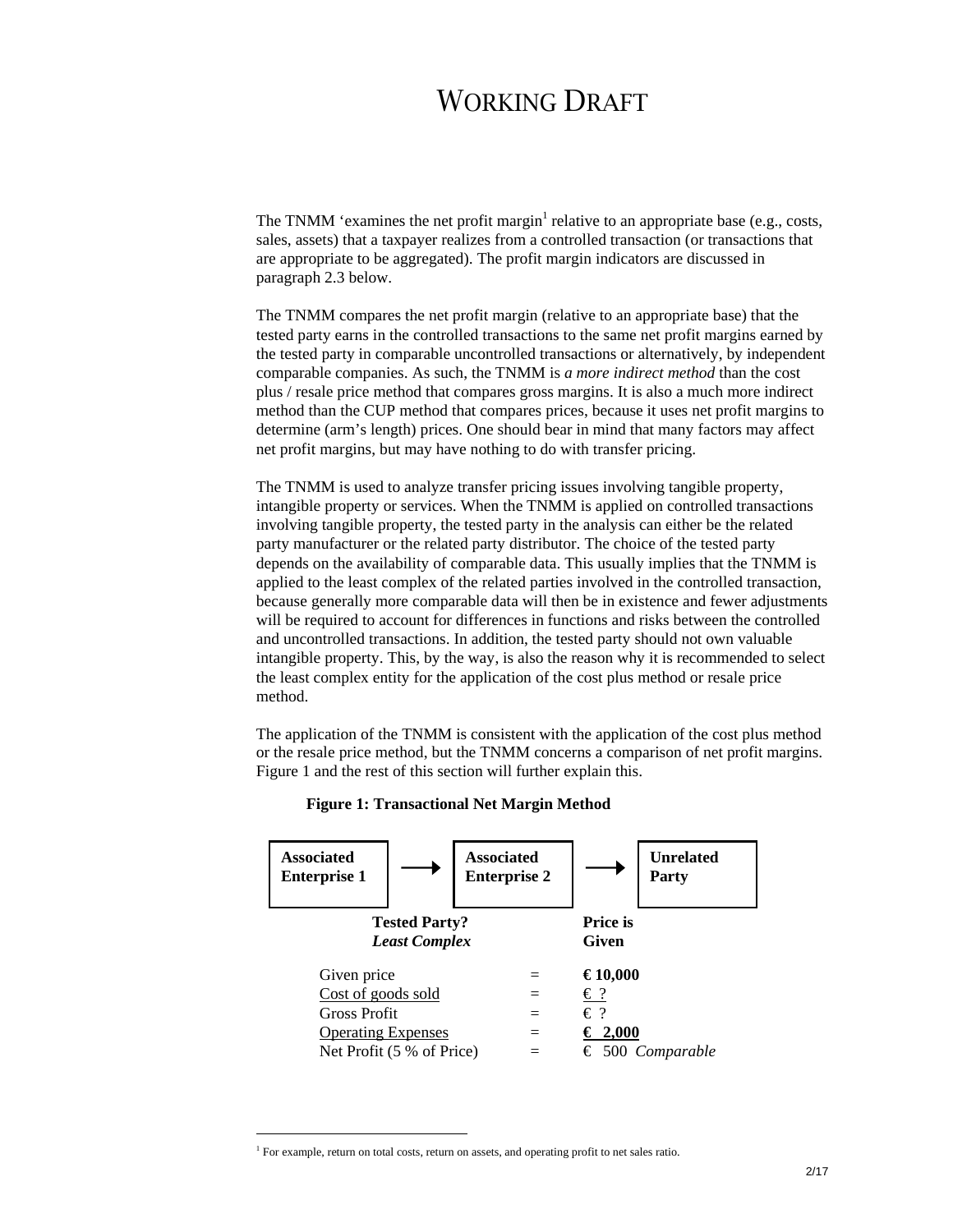Associated Enterprise 1, a car manufacturer in country 1, sells cars to Associated Enterprise 2 which resells the cars to the Independent Enterprise, a car dealer in country 2. The CUP method would compare the price charged in the controlled transaction between Associated Enterprise 1 and Associated Enterprise 2 with the price charged in comparable uncontrolled transactions. If the CUP method cannot be applied, the next methods to consider are the cost plus and the resale price methods.

The resale price method will be considered if Associated Enterprise 1 owns valuable intangible property. Under the resale price method, the sales company, the least complex of the two entities involved in the controlled transaction, will be the tested party under the analysis. This method would entail a search for distributors which perform functions and incur risks comparable to those of Associated Enterprise 2.

If, however, due to, for example, different reporting of certain costs between cost of goods sold and operating expenses between the tested party and the comparable distributors, the gross profit margins are materially affected for which no reliable adjustments can be made, because insufficient data about the comparable are available, it may be better to choose the TNMM. This type of accounting inconsistency will not affect the reliability of the TNMM, as this method examines net profit margins instead of gross profit margins. Similar to the resale price method, the application of the TNMM would entail a search for comparable distributors taking into account the comparability standard of this method.

An application of the TNMM focusing on the related party manufacturer as the tested party would be the situation in which Associated Enterprise 1 is a contract manufacturer. In such a case, the contract manufacturer will certainly be the least complex entity. The cost plus method would normally be considered if the CUP method cannot be applied. However, due to the accounting inconsistency mentioned above it may be appropriate to apply the TNMM using a financial ratio based on net profit margin that is appropriate for a manufacturer (e.g., return on total costs).

### **2.2 Mechanism of TNMM**

How should one determine the transfer price based on the application of the TNMM? The mechanism of the TNMM is generally consistent with the mechanisms of the resale price and cost plus methods.

### **2.2.1 Related party distributor**

In applying the resale price method to establish an arm's length transfer price, the market price of products resold by the related party distributor to unrelated customers (i.e. sales price) is known, while the arm's length gross profit margin is determined based on a benchmarking analysis. The transfer price or cost of goods sold of the related party distributor is the unknown variable.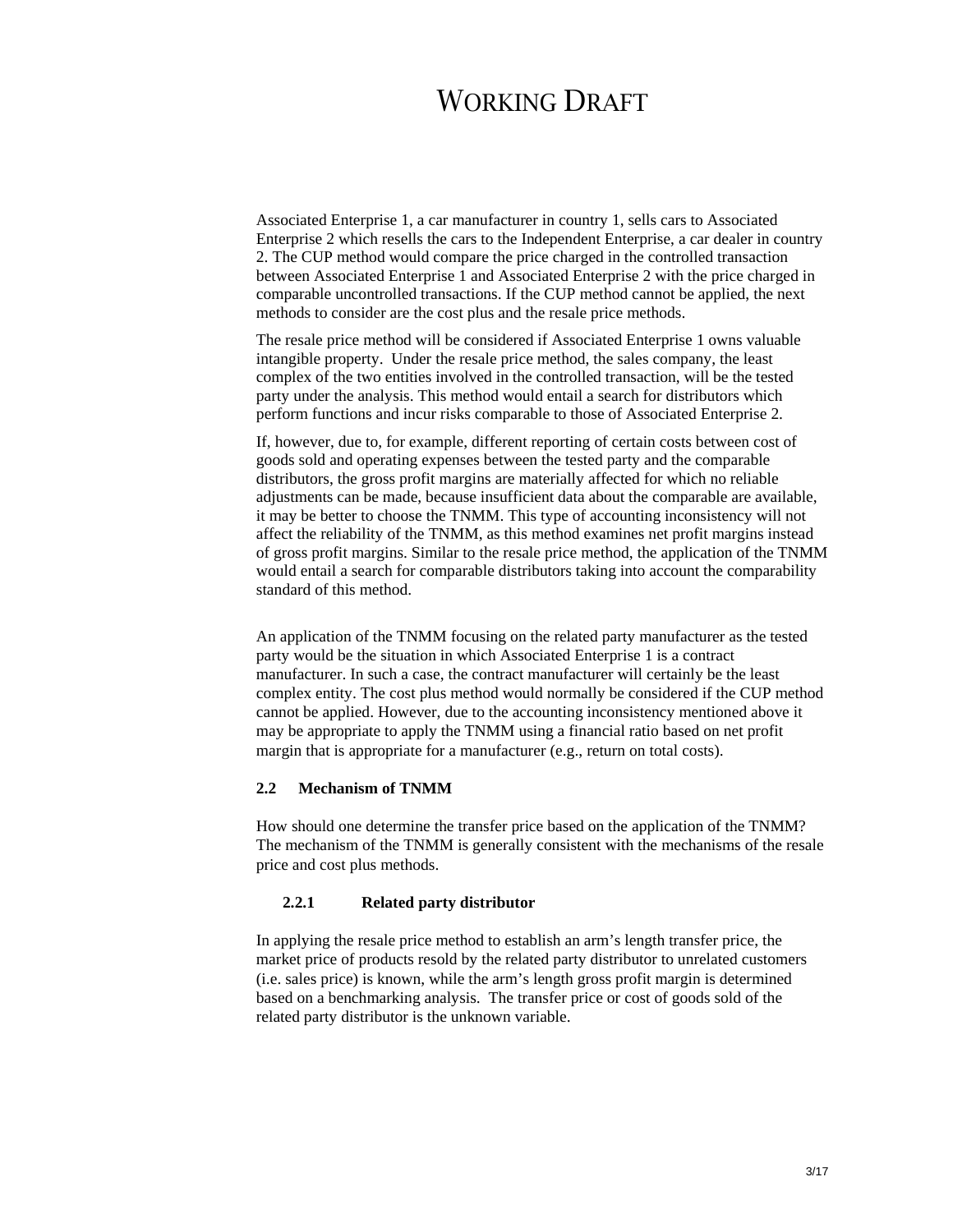Assuming a resale price of  $\text{£}10,000$  and a gross profit margin of 25 %, the transfer price amounts to  $\text{\textsterling}7,500$ :

|                    | Initially    | Benchmarking analysis                   |
|--------------------|--------------|-----------------------------------------|
| Resale price       | €10,000      | €10,000                                 |
| Cost of goods sold | $\epsilon$ ? | € 7,500                                 |
| Gross profit       | $\epsilon$ ? | $\epsilon$ 2,500 (25 % of resale price) |

The determination of an arm's length transfer price based on the TNMM is more or less similar. The main difference with a gross margin analysis is that operating expenses are considered in calculating back to a transfer price. In applying the TNMM on the tested party distributor, the resale price and the operating expenses of the related party distributor are known, while the arm's length net profit margin (i.e. net profit to sales ratio)<sup>2</sup> is found on the basis of a benchmarking analysis. The cost of goods sold and the gross profit are the unknown variables.

Assuming a resale price of  $\text{\textsterling}10,000$ , operating expenses of  $\text{\textsterling}2,000$  and an arm's length net profit margin of 5 %, the transfer price amounts to  $\epsilon$ 7,500 by working backwards using the available information:

#### **Table 2: Mechanism of TNMM applied on Related Party Distributor**

|                                                                                              | Initially                                                | Benchmarking analysis                                                               |
|----------------------------------------------------------------------------------------------|----------------------------------------------------------|-------------------------------------------------------------------------------------|
| Resale price<br>Cost of goods sold<br>Gross profit<br>Operating expenses<br>Operating profit | €10,000<br>€?<br>$\epsilon$ ?<br>€ 2,000<br>$\epsilon$ ? | €10,000<br>€ 7,500<br>€ 2,500<br>€ 2,000<br>$500(5\% \text{ of resale price})$<br>€ |

### **2.2.2 Related party manufacturer**

In applying the cost plus method to establish an arm's length transfer price, the cost of goods sold of the related party manufacturer is known. The arm's length gross profit mark-up is based on a benchmarking analysis. The transfer price or sales revenue of the related party manufacturer is the unknown variable.

l

 $2^2$  Net profit equals operating profit before interest and taxes.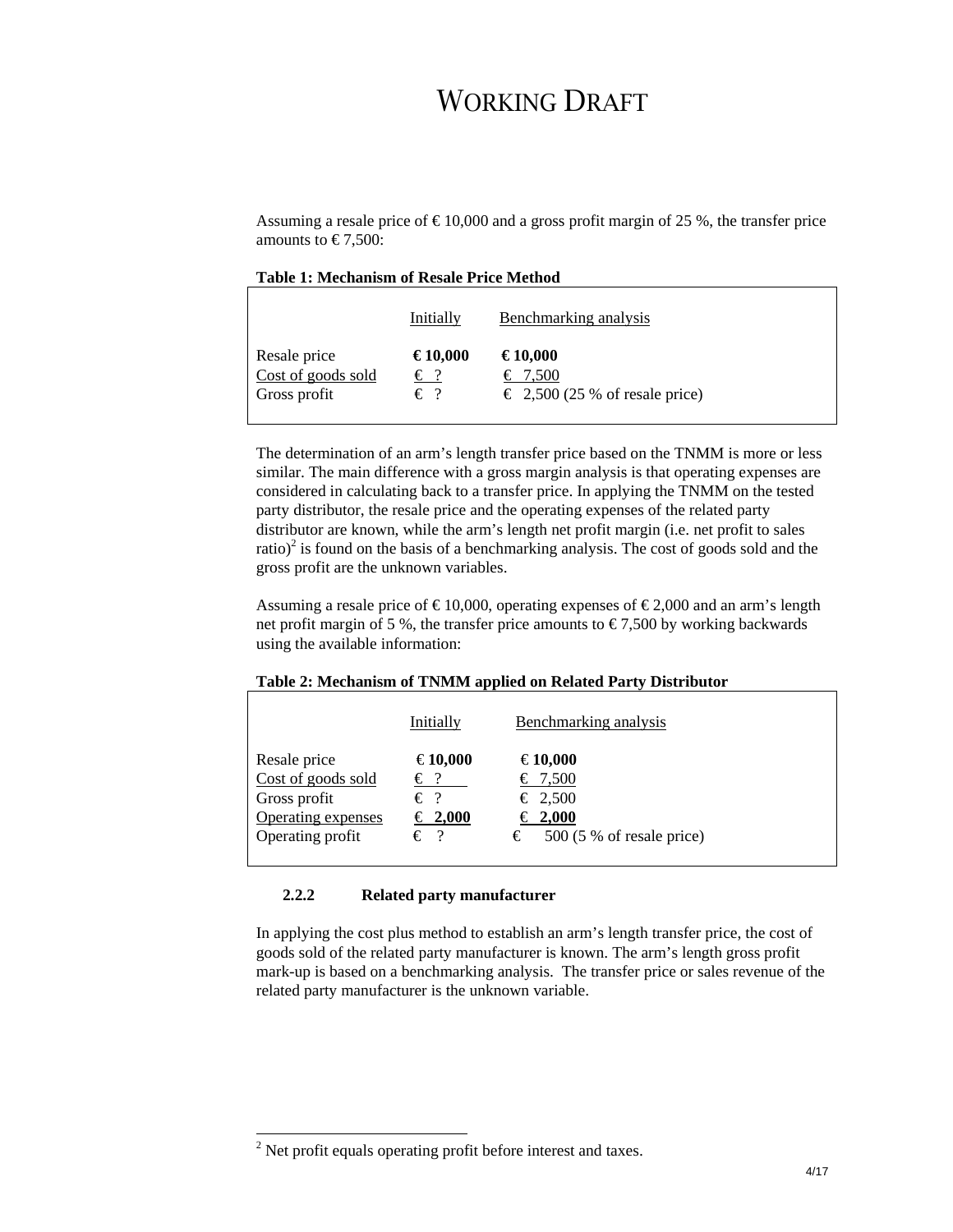Assuming cost of goods sold of  $\epsilon$ 5,000 and a gross profit mark-up of 50 %, the transfer price amounts to  $\in 7,500$ :

### **Table 3: Mechanism of Cost Plus Method**

|                    | Initially        | Benchmarking analysis                          |
|--------------------|------------------|------------------------------------------------|
| Sales price        | $\epsilon$ ?     | $\textcolor{red}{\textbf{\textsterling}}7,500$ |
| cost of goods sold | $\epsilon$ 5,000 | €5,000                                         |
| Gross profit       | $\epsilon$ ?     | $\epsilon$ 2,500 (50 % of cost of goods sold)  |
|                    |                  |                                                |

In applying the TNMM on the tested party manufacturer instead of the cost plus method, the cost of goods sold and the operating expenses of the related party manufacturer are known. A benchmarking analysis will determine the arm's length net profit of the related party manufacturer using net profit to total cost ratio as the financial ratio. The sales price and the gross profit are the unknown variables.

Assuming cost of goods sold of  $\epsilon$ 5,000, operating expenses of  $\epsilon$ 1,000 and an arm's length net profit to total cost ratio of 25 %, the transfer price amounts to  $\epsilon$ 7,500 by working backwards using the available information:

#### **Table 4: Mechanism of TNMM applied on Related Party Manufacturer**

|                    | Initially    | Benchmarking analysis                 |
|--------------------|--------------|---------------------------------------|
| Resale price       | $\epsilon$ ? | € 7,500                               |
| cost of goods sold | € 5,000      | € 5,000                               |
| Gross profit       | $\epsilon$ ? | € 2,500                               |
| Operating expenses | € 1,000      | $\epsilon$ 1,000                      |
| Operating profit   | $\epsilon$ ? | $\epsilon$ 1,500 (25 % of total cost) |

### **2.3 Arm's Length Net Profit Margin**

#### **2.3.1 Definition of Net Profit Margin**

In comparison with the resale price and cost plus methods several profit level indicators are allowed under the TNMM, which are all based on net profit. More specifically, the profit level indicator considered is the net profit margin relative to an appropriate base (e.g., costs, sales and assets). With the help of "profit level indicators", the net profitability of the controlled transaction is compared to the net profitability of the uncontrolled transactions.

Net profit basically equals the operating profit before interest and taxes of a company. "Operating profit" is a better term than "net profit", because net profit is also used to represent the profit of a company after interest and taxes have been subtracted.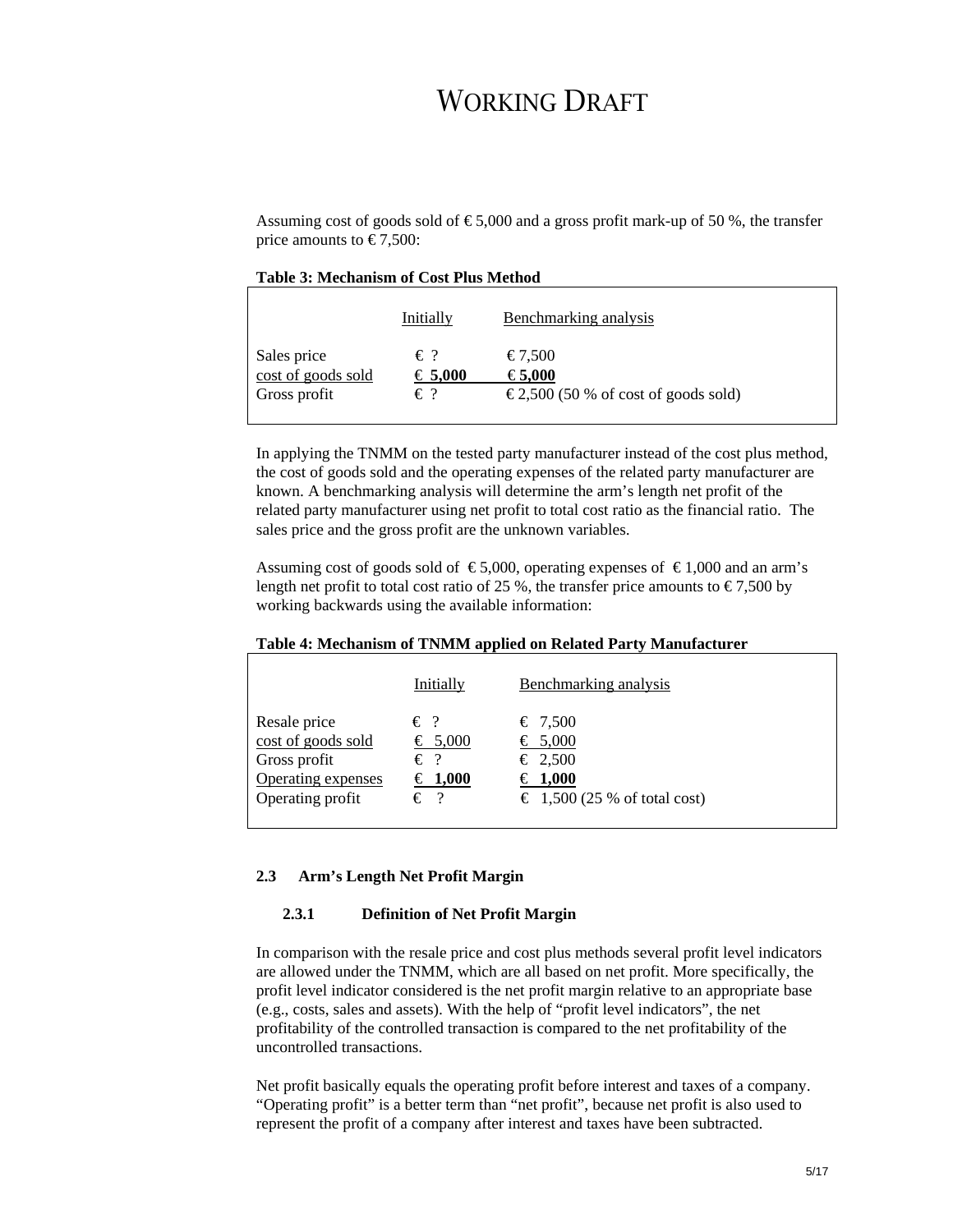Furthermore, the term "operating profit" indicates better that only profits resulting from operating activities are relevant for transfer pricing purposes.

A profit level indicator ("PLI") is a measure of a company's profitability that is used to compare comparables with the tested party A profit level indicator may express profitability in relation to (i) sales, (ii) costs or expenses, or (iii) assets.

|     | Profit Level Indicators (PLIs)       |                                                                                                                          |  |
|-----|--------------------------------------|--------------------------------------------------------------------------------------------------------------------------|--|
| (1) | return on assets (ROA)               | operating profit divided by the operating assets<br>(normally, only tangible assets)                                     |  |
| (2) | return on capital employed<br>(ROCE) | operating profit divided by capital employed which<br>usually computes as the total assets minus cash and<br>investments |  |
| (3) | operating margin (OM)                | operating profit divided by sales                                                                                        |  |
| (4) | gross margin $(GM)$                  | gross profit divided by sales                                                                                            |  |
| (5) | Berry Ratio                          | gross profit divided by operating expenses                                                                               |  |
| (6) | return on total cost (ROTC)          | operating profit divided by total costs                                                                                  |  |
| (7) | return on cost of goods sold         | gross profit divided by cost of goods sold                                                                               |  |

**Table 5: Overview of various profit level indicators:** 

Although all the above PLIs are possible, the three PLIs of (i) operating margin, (ii) Berry Ratio and (iii) return on capital employed (ROCE) are most used in practice.

The two PLIs of the ROA and ROCE divide operating profit by a balance sheet figure. The figure is based on tangible assets actively employed in the business. Such tangible assets consist of all assets, minus intangible assets such as goodwill, minus investments (e.g., in subsidiaries), minus cash and cash equivalents beyond the amount needed for working capital.

This type of PLI may be most reliable if the tangible operating assets have a high correlation to profitability. For example, a manufacturer's operating assets such as property, plant, and equipment could have more impact on profitability than a distributor's operating assets, since often the primary value added by a distributor is based on services it provides, which are often less dependent on operating assets.

The difference between the ROA and the ROCE is that the ROA focuses on the assets used, while the ROCE focuses on the amount of debt and equity capital that is invested in the company.

Other PLIs listed above consist of ratios between income statement items. PLIs based on income statement items are often used when fixed assets do not play a central role in generating operating profits. This is often the case for wholesale distributors and service providers.

Operating margin has often been used when functions of the tested party are not close to those of the comparables, since differences in function have less effect on operating profit than on gross profit.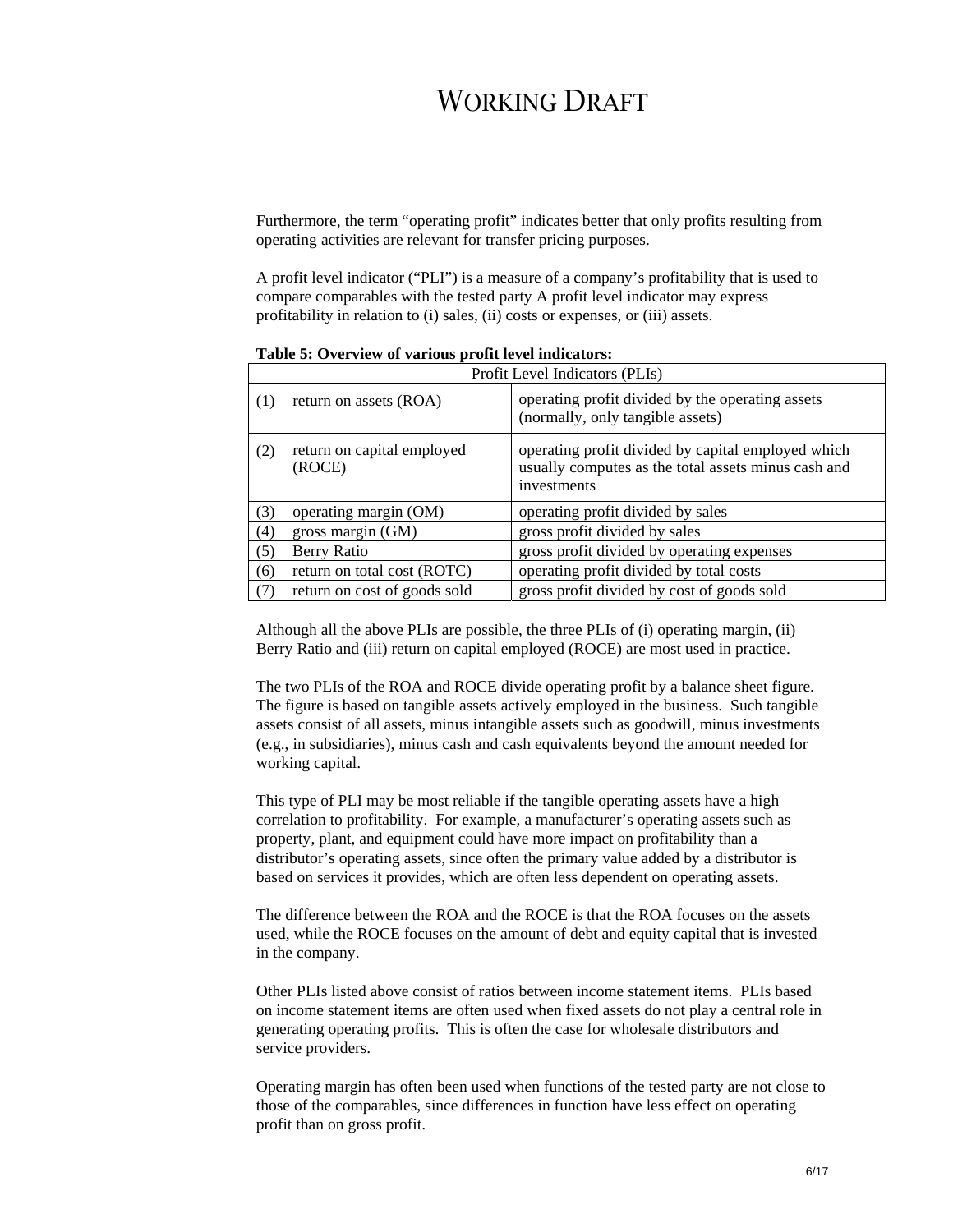Conceptually, the Berry Ratio represents a return on a company's value added functions on the assumption that the company's value added functions are captured in its operating expenses.

In general, gross margin has not been favoured as a PLI because the categorization of expenses as operating expenses or cost of goods sold may be subject to manipulation.

The choice of PLI depends on the facts and circumstances of a particular case. Thus, it may be useful to consider multiple PLIs. If the results tend to converge, that may provide additional assurance that the result is reliable. If there is a broad divergence between the different PLIs, it may be useful to examine important functional or structural differences between the tested party and the comparables.

The Berry Ratio is one of the profitability measures used to test the appropriate profit level indicator (PLI) for the distributors and service providers. The Berry Ratio assumes that there is a relationship between the level of operating expenses and the level of gross profits earned by distributors and service providers on the assumption that their valueadded functions are captured in the operating expenses. Consequently, it is appropriate to use the Berry Ratio if the selling or marketing entity is a distributor and is entitled to a return on its operating expenses alone or if it is a service provider entitled to a return on its costs of provision of its services alone, because such assumption is more reliable for the distributors and service providers than manufacturers.

In certain countries, the Berry Ratio is often used in the cases of distribution of tangible property. The Berry Ratio is deemed particularly useful for intermediary activities where a taxpayer purchases goods from a related party and on-sells them to another related party. In such cases, the resale price method or the cost plus method is not appropriately applicable with the absence of pertinent comparables.

### **2.3.2 Transactional comparison versus functional comparison**

The arm's length (range of) net profit margins can be determined by way of :

- transactional comparison: the net profit margin that the tested party enjoys in a comparable uncontrolled transaction, which initially has been rejected as an internal CUP; and
- functional comparison: the net profit margins enjoyed by independent companies performing functions and incurring risks comparable to those of of the tested party.

Much more detailed information will exist with respect to the controlled and uncontrolled transactions if transactional comparison is possible, because the related parties involved have participated in these transactions. The degree of comparability can then be analysed more carefully than functional comparison in which only public information is available (e.g., business descriptions in database, annual reports, and internet data). This may imply that the comparability standard of transactional comparison will be higher than that of functional comparison in practice.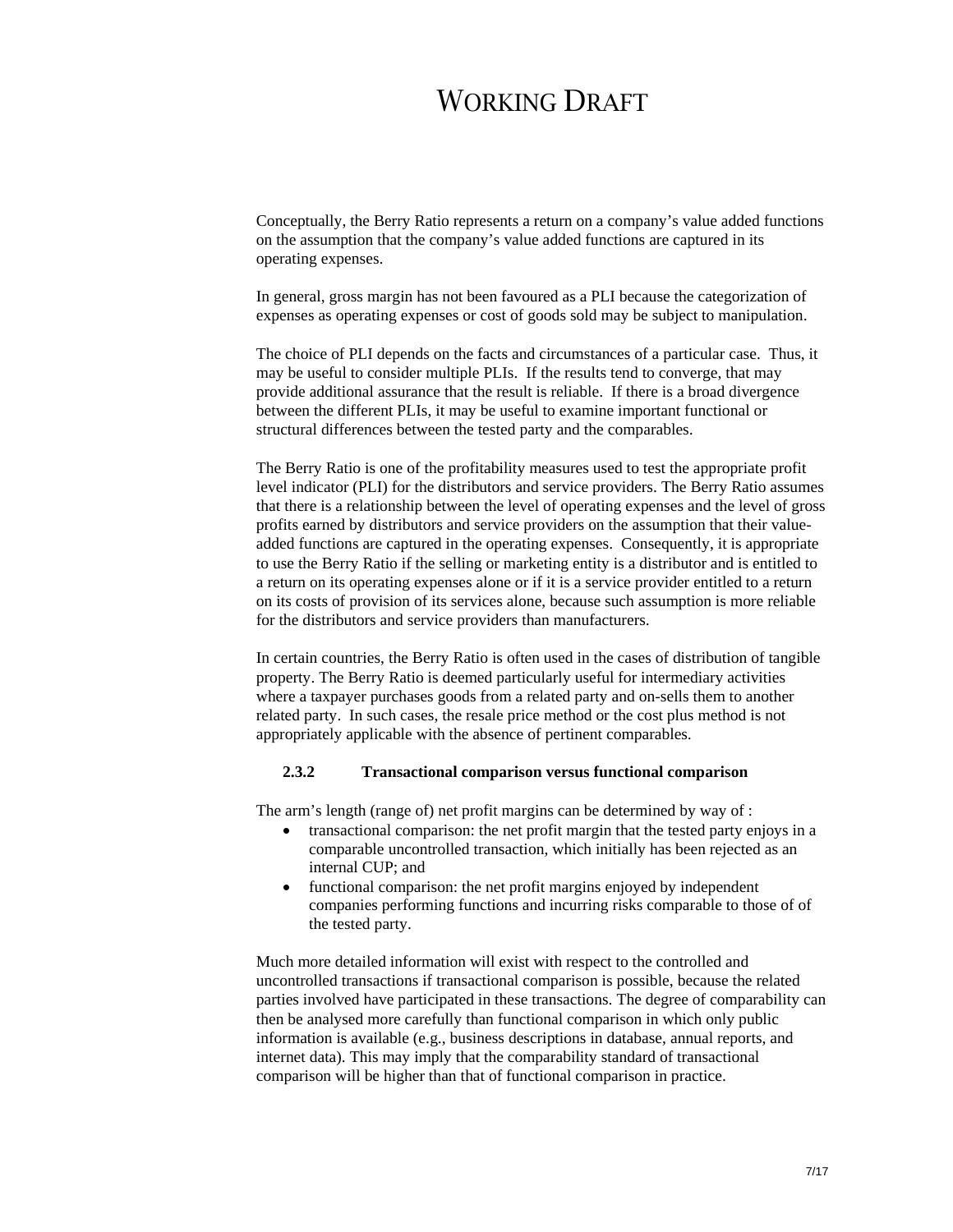However, functional comparison will be more often used in practice. Let us assume that a related party distributor is the tested party in the example presented in Table 6. The TNMM is applied and the profit level indicator is the operating profit margin. A benchmarking analysis was performed, which identified four comparable independent distributors considering the comparability standard of the TNMM. The arm's length range of operating profit margin earned by these comparable distributors falls between 2 % and 6 %. Because the operating profit margin earned by the related party distributor falls within this range (e.g. 4 %), its transfer price is considered arm's length.

|             | Comparable A | Comparable B | Comparable C | Comparable D | <b>Tested Party</b> |
|-------------|--------------|--------------|--------------|--------------|---------------------|
|             |              |              |              |              |                     |
| Revenue     | 100,000      | 120,000      | 125,000      | 130,000      | 122,000             |
| <b>COGS</b> | 80,000       | 92,400       | 95,000       | 89,700       | 92,720              |
| Gross       | 20,000       | 27,600       | 30,000       | 40,300       | 29,280              |
| Profit      |              |              |              |              |                     |
| Operating   |              |              |              |              |                     |
| Expenses    | 18,000       | 24,000       | 25,000       | 32,500       | 24,400              |
| Operating   | 2,000        | 3,600        | 5,000        | 7,800        | 4,880               |
| Profit      |              |              |              |              |                     |
| Operating   |              |              |              |              |                     |
| Profit      | 2 %          | 3 %          | 4 %          | 6 %          | 4 %                 |
| Margin      |              |              |              |              |                     |

#### **Table 6: Functional Comparison Example**

#### **2.4 Comparability standard**

Product comparability is important in applying the CUP method, as differences in products will result in different prices. The cost plus method and the resale price method focus on functional comparability, because differences in functions that are reflected in differences in operating expenses may lead to a broad range of gross margins. However, the TNMM is less dependent on product comparability and functional comparability as the traditional transaction methods, because net margins are less influenced by differences in products and functions. The TNMM focuses on broad product and functional comparability.

However, the comparability standard to be applied to the TNMM requires a high degree of similarity in several factors between the tested party and the independent enterprises that may adversely affect net margins. Net margins may be affected by factors that have no effect or a less significant effect on gross margins or prices due to the variation of operating expenses between companies. These factors may be unrelated to transfer pricing.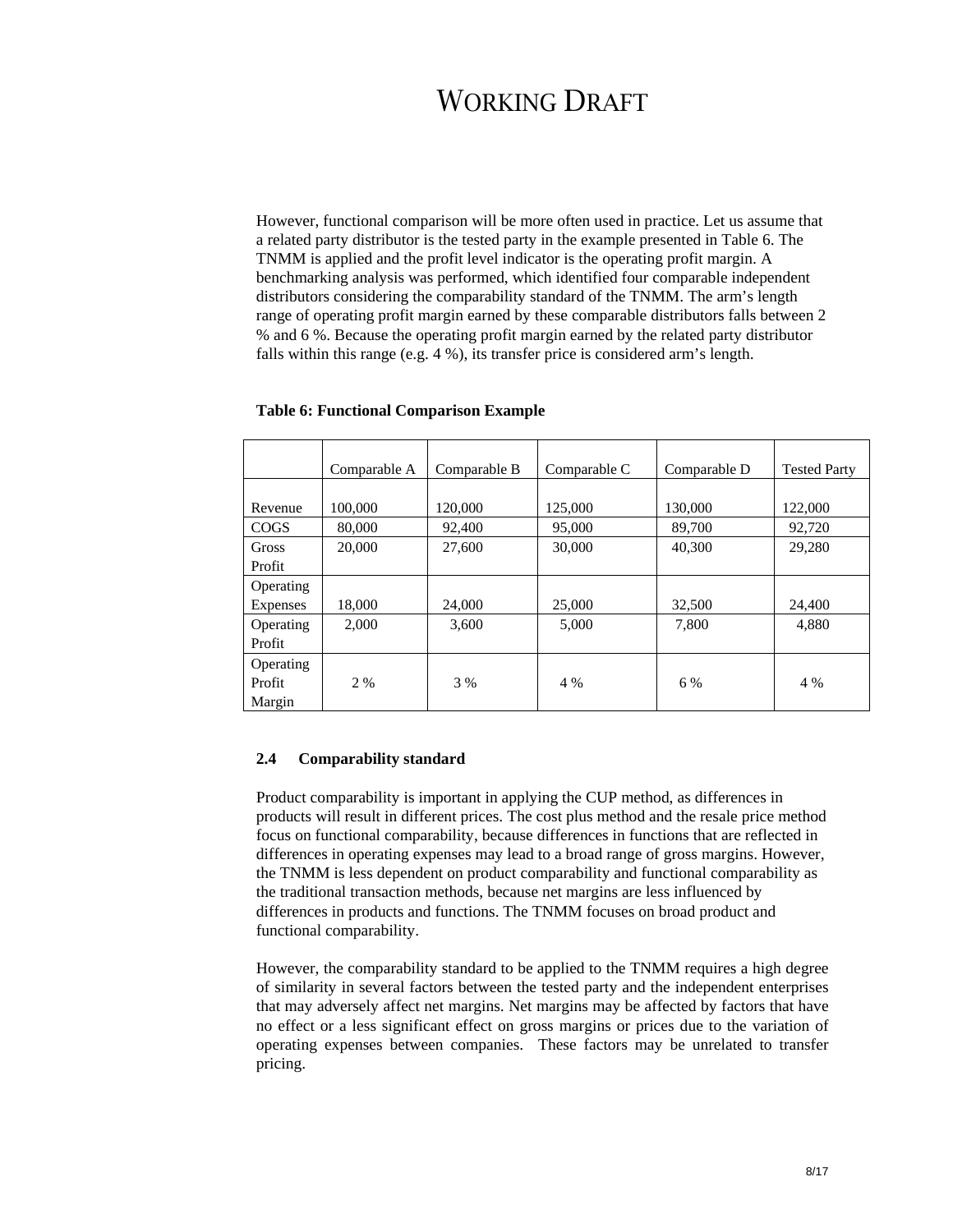Specific factors affecting net margins include, but are not limited to:

- threat of new entrants in the industry;
- competitive position;
- management efficiency;
- individual strategies;
- threat of substitute products;
- varying cost structures (e.g., the age of plant and equipment);
- differences in the cost of capital (e.g., self financing versus borrowing); and
- the degree of business experience (e.g., start-up phase or mature business).

If there are material differences between the tested party and the independent enterprises that affect the net margins, appropriate adjustments should be made to account for such differences.

### **2.5 Other Guidance for Application**

The TNMM should not be applied on the aggregate activities of a complex enterprise engaged in various and different transactions. It should analyse only the profits of the associated enterprise that are attributable to particular controlled transactions. The TNMM should thus not be applied on a company-wide basis if the company is involved in a number of different controlled transactions which are not properly evaluated on an aggregate basis. The TNMM should be applied on transactions of independent enterprises, which are comparable to the controlled transactions being examined. Furthermore, profits attributable to the relevant transactions of independent enterprises should not be affected by controlled transactions.

Figure 2 below presents an example to illustrate that the TNMM should be applied only to particular transactions and not to a company as a whole. Related Party Distributor purchases products from both Related Party Manufacturer and Unrelated Manufacturer and resells these products to customers. The tax authorities in the country of Related Party Distributor applies the TNMM to determine whether the transfer prices of Related Party Distributor is arm's length. A benchmarking study performed by the tax authorities show that comparable distributor earn an operating profit margin between 2 % to 6 %. The tax authories apply the TNMM to the P&L of Related Party Distributor as a whole. As the operating profit margin earned by Related Party Distributor is 1 % based on aggregate transactions and therefore does not fall within the arm's length range, the tax authorities determine that the transfer price is not at arm's length. If the TNMM was applied only to the controlled transactions, however, the conclusions would have been very different. The operating profit margin earned by Related Party Distributor on the controlled transactions is 5 %, which falls within the arm's length range. Thus, the transfer price is arm's length in case the TNMM is applied only to the relevant controlled transactions. It appears from the P&L that the uncontrolled transactions themselves generated operating losses, which resulted in lower consolidated results for the company as a whole. The TNMM should thus be applied on specific transactions and not on the aggregate transactions of a complex enterprise.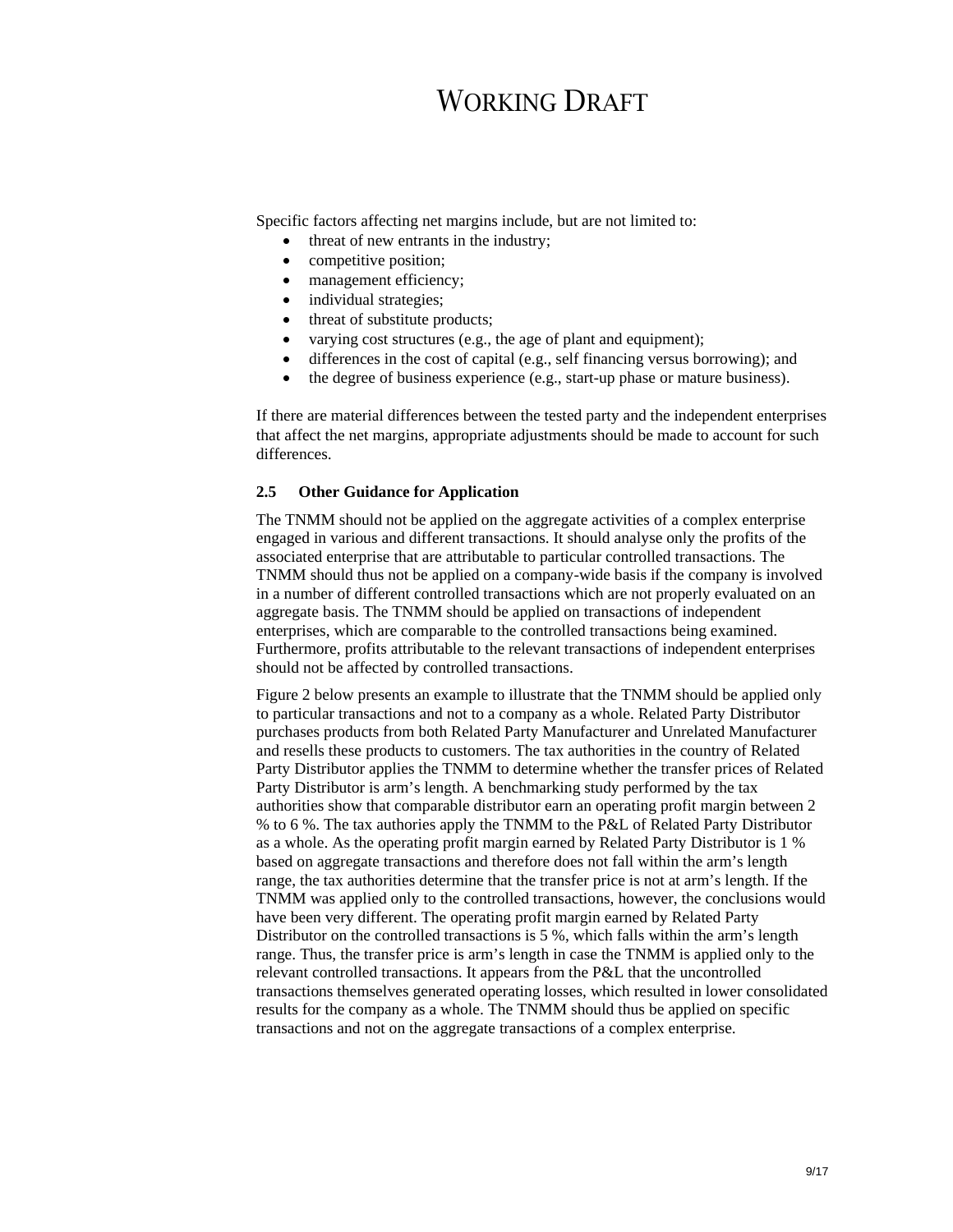## **Figure 2: Specific Transactions versus Company as a Whole**



|                           | Controlled   | Uncontrolled        | Aggregate    |
|---------------------------|--------------|---------------------|--------------|
|                           | Transactions | <b>Transactions</b> | Transactions |
|                           |              |                     |              |
| <b>Sales</b>              | €100,000     | €100,000            | €200,000     |
|                           |              |                     |              |
| Cost of Goods Sold        | € 80,000     | € 90,000            | €170,000     |
|                           |              |                     |              |
| <b>Gross Profits</b>      | € 20,000     | $\epsilon$ 10,000   | 30,000<br>€  |
|                           |              |                     |              |
| <b>Operating Expenses</b> | € 15,000     | € 13,000            | € 28,000     |
|                           |              |                     |              |
| <b>Operating Profit</b>   | €<br>5,000   | (3,000)<br>€        | 2,000<br>€   |

Measurement consistency is important. Net margins should be calculated uniformly between the tested party and the independent enterprises.

An analysis considering multiple year data is better able to take into account the effects on profits of product life cycles and short-term economic conditions. However, as discussed [elsewhere in this Manual] different countries take different views about when multiple year data should be analysed, and indeed whether that is allowed under a country's domestic law.

Use of an arm's length range should also be considered, to reduce the effects of differences between the controlled and uncontrolled entities. However, the use of a range may not sufficiently take into account circumstances where the profits of a taxpayer is affected by a factor unique to that taxpayer.

### **2.6 Strengths and Weaknesses**

The strengths of the TNMM include:

- net margins are less affected by transactional differences (than price) and functional differences (than gross margins). Product and functional comparability are thus less critical in applying the TNMM;
- less complex functional analysis needed, as TNMM is applied on one of the related parties involved;
- it is applicable to both sides of the controlled transaction (i.e. either the related party manufacturer or distributor); and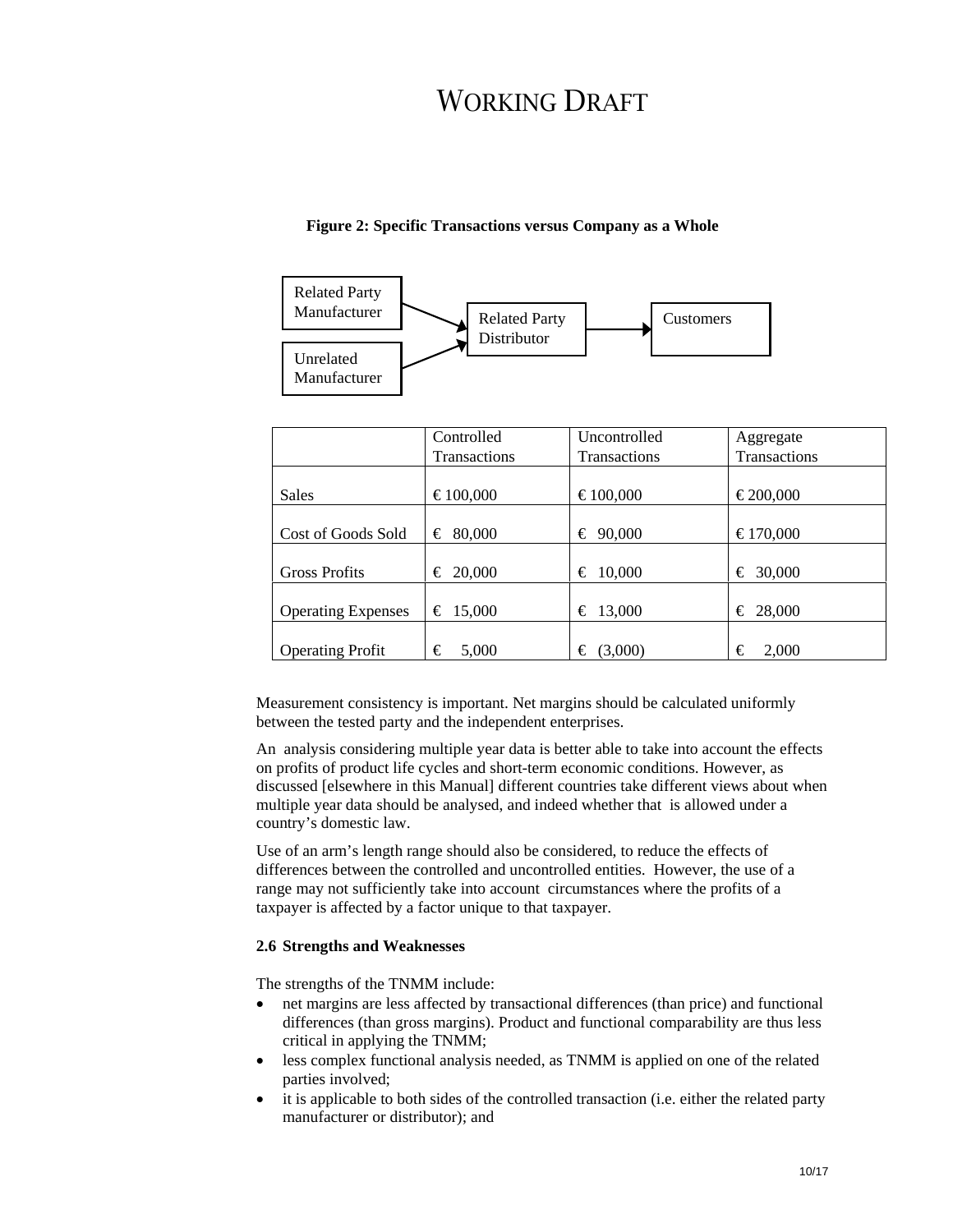• the results resemble the results of a modified resale price / cost plus method of analysis.

The weaknesses of the TNMM include:

- net margins are affected by factors that do not have an effect, or have a less significant effect on, price or gross margins due to the potential of variation of operating expenses. These factors affect net profits and hence the results of the TNMM, but may have nothing to do with the company's transfer pricing. It is important to consider these (non-pricing) factors in the comparability analysis;
- no access to information on uncontrolled transactions at the time of the controlled transactions;
- information challenges, which include the unavailability of information on profits attributable to uncontrolled transactions;
- measurement challenges: it will be hard to determine sales revenue, operating expenses and assets relating only to the relevant controlled transactions in order to calculate the selected profit level indicator. For example, if a related party distributor purchases products from both a related party and an unrelated enterprise for resale, it may be impossible to determine sales revenue, operating expenses and assets attributable to only the controlled transactions to reliably perform a net margin method of analysis. Furthermore, in case the companies are engaged in different activities, it will also be very difficult to allocate sales revenue, operating expenses and assets between the relevant business activity and other activities of the tested party or the comparables. This measurement problem is an important practical problem;
- it is a one-sided analysis as the TNMM is applied on one of the related parties involved. The arm's length net margin found may thus result in an extreme result for the other related parties involved in the controlled transaction (e.g., operating losses). This weakness also applies to the cost plus / resale price method, but may be more important under the TNMM, because net margins are affected by factors that may have nothing to do with transfer pricing. A check of the results of all related parties involved is therefore appropriate;
- problems with working back to a transfer prices based on net margins; and
- it provides the tested party with guaranteed net profits if the benchmarking analysis results in a range of positive net margins; and
- in several countries there is a hesitancy to provide for the use of TNMM. As such the use of TNMM on one side of the associated enterprise transaction may result in unrelieved double taxation when it is not accepted by the other authorities.

### **2.7 When to use the TNMM?**

When faced with a transfer pricing issue one should always start with considering the CUP method. If this method cannot be applied, the cost plus method, the resale price method, and the transactional profit methods under which the TNMM falls, are to be considered.

Because net margins are affected by factors unrelated to transfer pricing that have a less significant (or no) effect on the price or gross margins, one may be curious when it will be proper to use the TNMM. The (common) situation where there is insufficient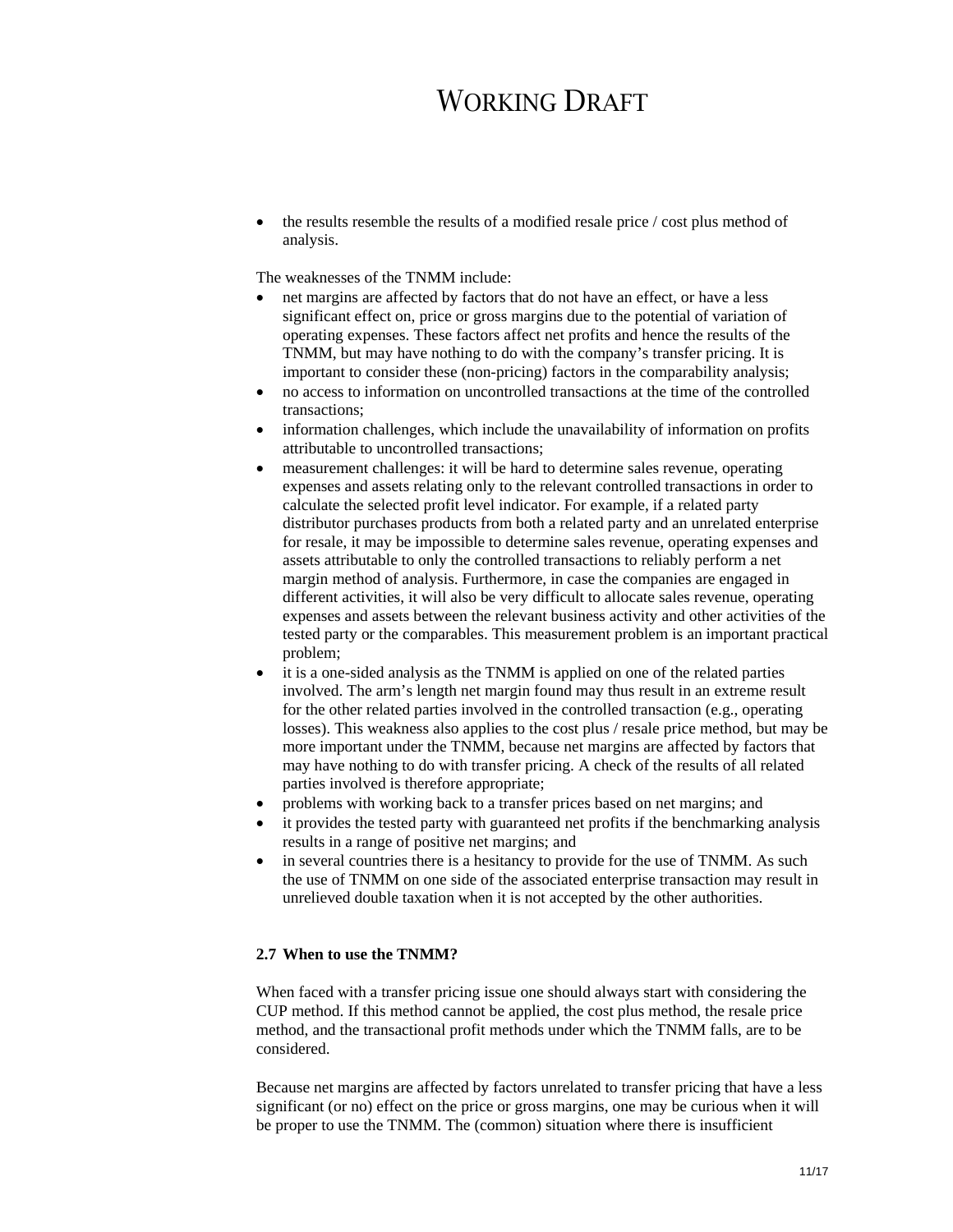information on the uncontrolled transactions on a gross profit level, justifies the use of the TNMM.

The TNMM is typically applied on the least complex related party, which is usually the one performing routine manufacturing, distribution or other functions.

Three situations involving data limitations on uncontrolled transactions where it may be appropriate to use the TNMM are the following:

where the data on gross margins are less reliable due to accounting differences (i.e. differences in the treatment of certain costs as cost of goods sold or operating expenses) between the tested party and the comparable companies for which no adjustments can be made as it is impossible to identify the specific costs for which adjustments are needed. In such a case, it may be more appropriate to analyse net margins, a more consistent measured profit level indicator than gross margins in case of accounting differences.

Consider the example in Table 7 below, where the related party distributor earns a gross profit margin of 20%, while the comparable distributor earns a gross profit margin of 30%. Based on the resale price method, one could conclude that the transfer price of the related party distributor is not arm's length. However, this may be incorrect if due to accounting inconsistency the related party differ with the comparable distributor in allocating costs between cost of goods sold and operating expenses.

For example, it may be the case that the related party distributor treats warranty costs as cost of goods sold, while the comparable distributor treats such costs as operating expenses. If the warranty costs of the comparable distributor can be identified precisely, then appropriate adjustments on the gross profit level can be made. In practice, however, such detailed information about independent enterprises cannot be obtained from publicly available information. It may then be more appropriate to perform a net margin method of analysis where such accounting inconsistency has been removed. The result of applying the TNMM is that the net profit margin of the related party distributor of 10 % is similar to that of the comparable distributor. The transfer price is therefore considered to be arm's length based on the TNMM;

|                    | <b>Related Party Distributor</b> | Comparable |  |
|--------------------|----------------------------------|------------|--|
| <b>Distributor</b> |                                  |            |  |
| Selling price      | 100                              | 100        |  |
| Cost of goods sold | 80                               | 70         |  |
| Gross Profit       | 20                               | 30         |  |
| Operating expenses | 10                               | 20         |  |
| Operating profit   | 10                               | 10         |  |
|                    |                                  |            |  |

#### **Table 7: Accounting Differences: Resale Price Method versus TNMM**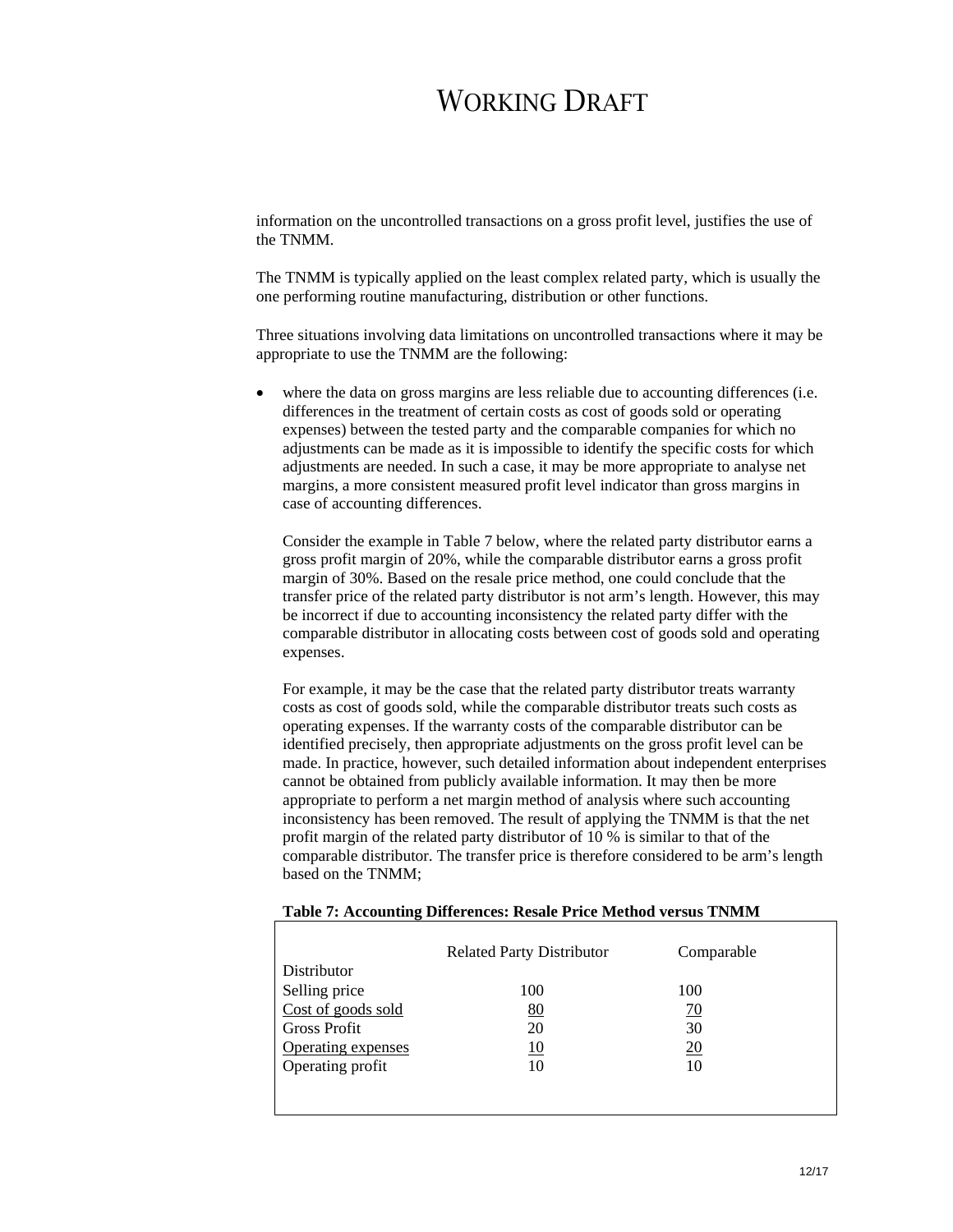- where the available comparables differ significantly with respect to products and functions in order to reliably apply the cost plus or resale price method, it may be more appropriate to apply the TNMM, because net margins are less affected by such differences. For example, in performing a benchmarking analysis for the purposes of the resale price or cost plus method, it appears that exact product and functional comparables cannot be found. In fact, the comparables differ substantially regarding product and functional comparability. In such a case, the TNMM might be more appropriate using the same comparables than the resale price or cost plus method; and
- where the data is simply not available to perform a gross margin method of analysis. For example, the gross profits of comparable companies are not published and only their operating profits are known. The cost of goods sold by companies may also not be available, therefore only a net margin method of analysis can be applied using return on total costs as the profit level indicator.

Besides the three situations mentioned above, the TNMM is also used in practice by tax authorities to identify companies for an audit by analysing the net profit margins of companies. Furthermore, the TNMM is often applied to check and to confirm the results of traditional transaction methods. For example, the resale price method is used in combination with the TNMM to determine an arm's length compensation for a distribution company.

### **3 Profit Split Method**

The profit split method is typically applied when both sides of the controlled transaction own significant intangible properties. The profit is to be divided such as is expected in a joint venture relationship.

### **3.1 Definition**

The profit split method seeks to eliminate the effect on profits of special conditions made or imposed in a controlled transaction (or in controlled transactions that are appropriate to aggregate) by determining the division of profits that independent enterprises would have expected to realise from engaging in the transaction or transactions. Figure 3 illustrates this.

### **Figure 3: Profit Split Method**

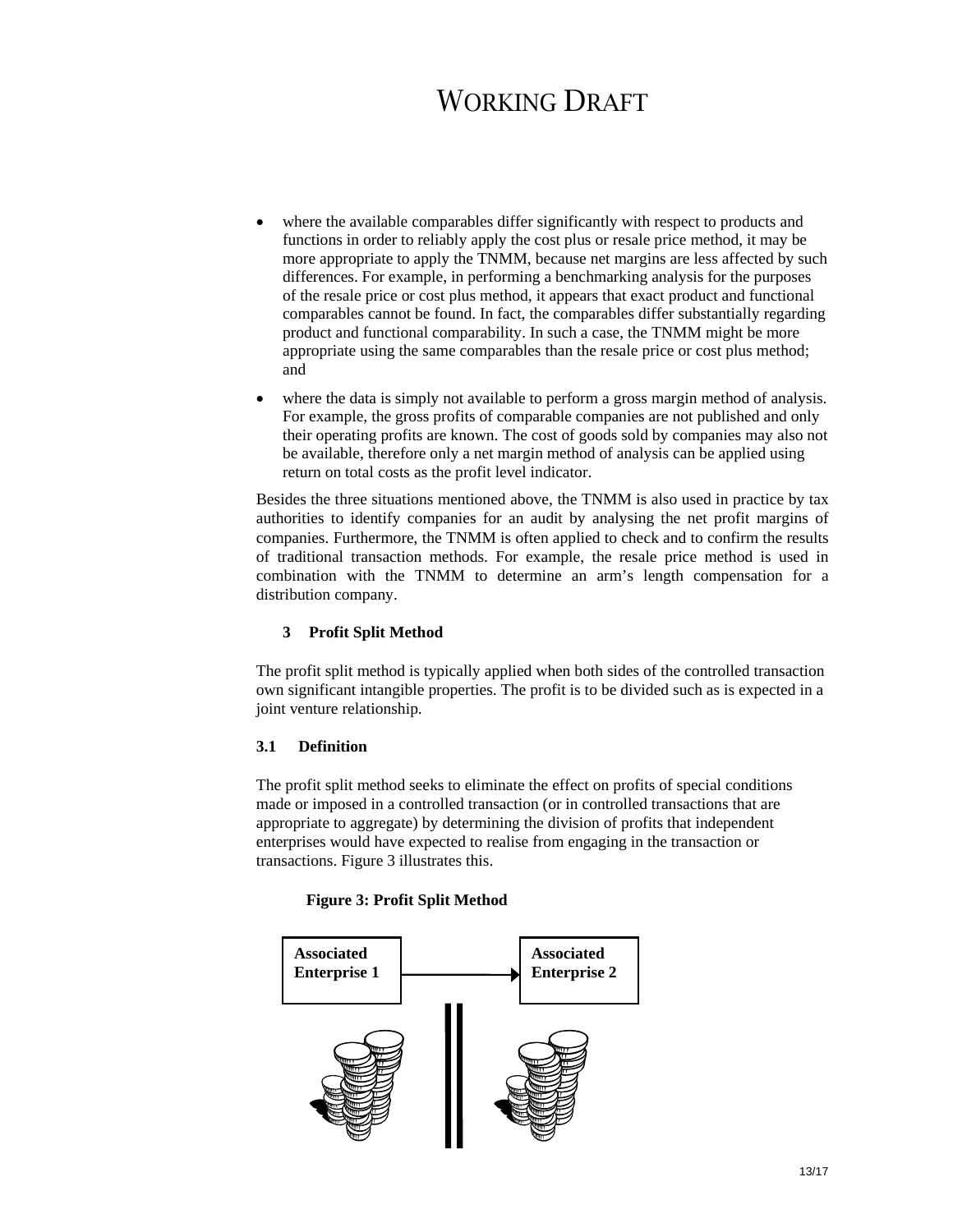The combined profits to be divided between the associated enterprises from the controlled transactions should be determined first and foremost. Subsequently, these profits are divided between the associated enterprises based on the relative value of each enterprise's contribution, which should reflect the functions performed, risks incurred and assets used by each enterprise in the controlled transactions. External market data (e.g., profit split percentages among independent enterprises performing comparable functions) should be used to value each enterprise's contribution, if possible, so that the division of combined profits between the associated enterprises is in accordance with that between independent enterprises performing functions comparable to the functions performed by the associated enterprises.

The profit split method is applicable to transfer pricing issues involving tangible property, intangible property and services.

### **3.2 Methods to allocate or Split the Profits**

There are generally considered to be two specific methods to allocate the profits between the associated enterprises: contribution analysis and residual analysis.

### **3.2.1 Contribution Analysis**

Under the contribution analysis, the combined profits from the controlled transactions are allocated between the associated enterprises on the basis of the relative value of functions performed by the associated enterprises engaged in the controlled transactions. External market data that reflect how independent enterprises allocate the profits in similar circumstances should complement the analysis to the extent possible.

If the relative value of the contributions can be calculated directly, then determining the actual value of the contribution of each enterprise may not be required. The combined profits from the controlled transactions should normally be determined on the basis of operating profits. However, in some cases it might be proper to divide gross profits first and subsequently subtract the expenses attributable to each enterprise.

## **3.2.2 Comparable profit split**

In some countries, another version of the profit split method is used. Alternatively, one can split the profit by comparing the allocation of operating profits between the associated enterprises to the allocation of operating profits between independent enterprises participating in similar activities under similar circumstances (comparable profit split method).

The major difference with the contribution analysis is that the comparable profit split method depends on the availability of external market data to measure directly the relative value of contributions, while the contribution analysis can still be applied if such a direct measurement is not possible.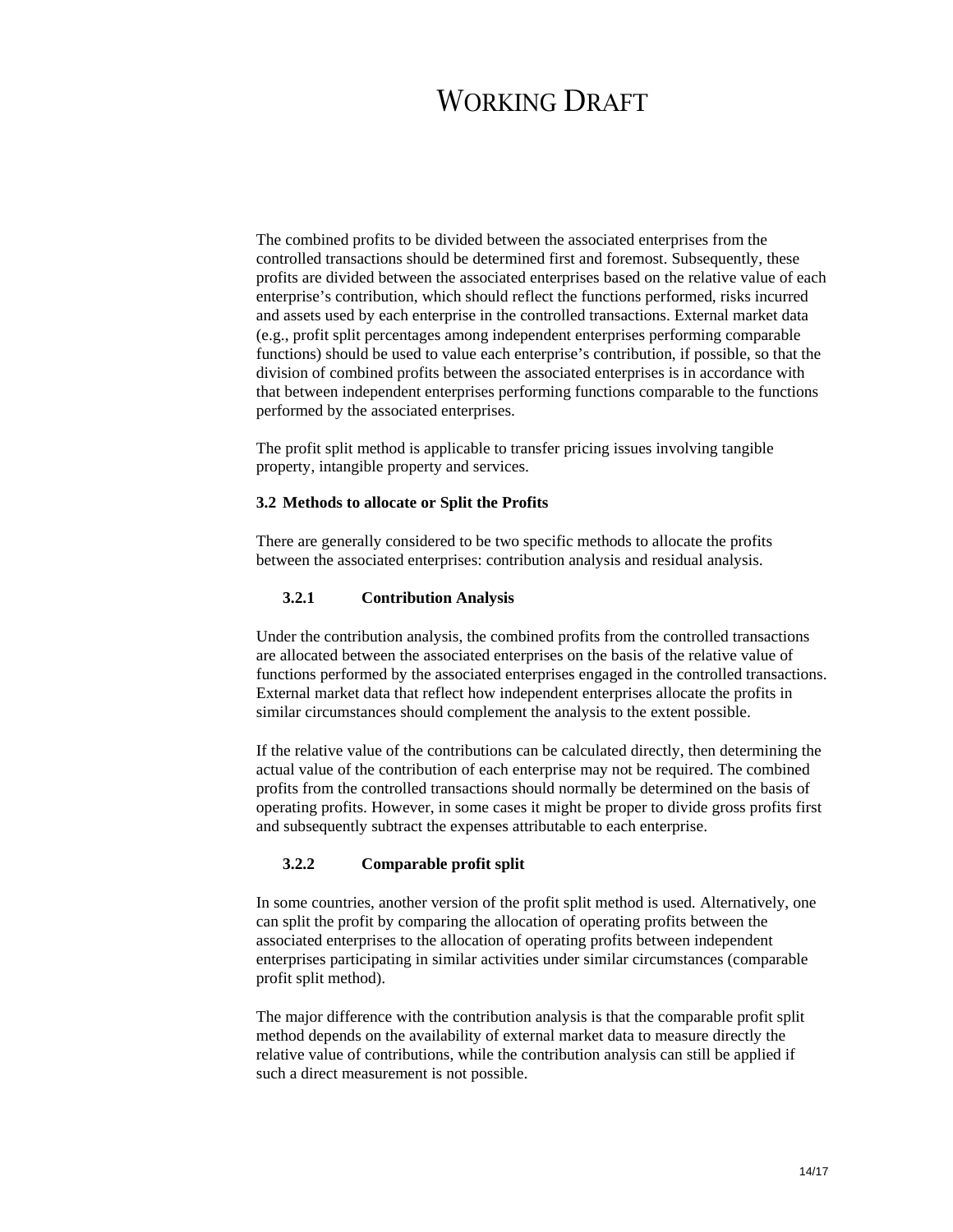The contribution analysis and the comparable profit split method are difficult to apply in practice and therefore not often used, because reliable external market data necessary to split the combined profits between the associated enterprises are often not available.

### **3.2.3 Residual analysis**

Under the residual analysis, the combined profits from the controlled transactions are allocated between the associated enterprises based on a two-step approach:

- *step 1*: allocation of sufficient profit to each enterprise to provide a basic compensation for routine contributions. This basic compensation does not include a return for possible valuable intangible assets owned by the associated enterprises. The basic compensation is determined based on the returns earned by comparable independent enterprises in comparable transactions. In practice, the traditional transaction methods can be used to determine a normal profit in step 1 of the residual analysis; and
- *step 2*: allocation of residual profit (i.e. profit remaining after step 1) between the associated enterprises based on the facts and circumstances. If the residual profit is attributable to intangible property, then the allocation of this profit should be based on the relative value of each enterprise's contributions of intangible property.

The residual analysis is typically applied in cases where both sides of the controlled transaction own valuable intangible properties. For example, company X manufactures components using a valuable intangible property and sells the components to a related company Y which uses the components to manufacture final products also using valuable intangible property and which sells the final products to customers. The first step of a residual analysis would allocate a basic return to company X for its manufacturing function and a basic return to company Y for its manufacturing and distribution functions. The residual profit remaining after this step is attributable to the intangible properties owned by the two companies. The allocation of the residual profit should be based on the relative value of each company's contributions of intangible property. The OECD Guidelines do not refer to specific allocation keys to be used in this respect. Step 2 may not depend on external market data.

The following approaches are described to determine the relative value of each company's contributions of intangible property:

- external market benchmarks reflecting the fair market value of the intangible property;
- the capitalized cost of developing the intangibles and all related improvements and updates, less an appropriate amount of amortization based on the useful life of each intangible. A disadvantage of this method is that cost may not reflect the market value of the intangible property; and
- the amount of actual intangible development expenditures in recent years if these expenditures have been constant over time and the useful life of the intangible property of all parties involved is roughly similar.

The accounting considerations mentioned under the comparable profit split method also apply under the residual profit split method.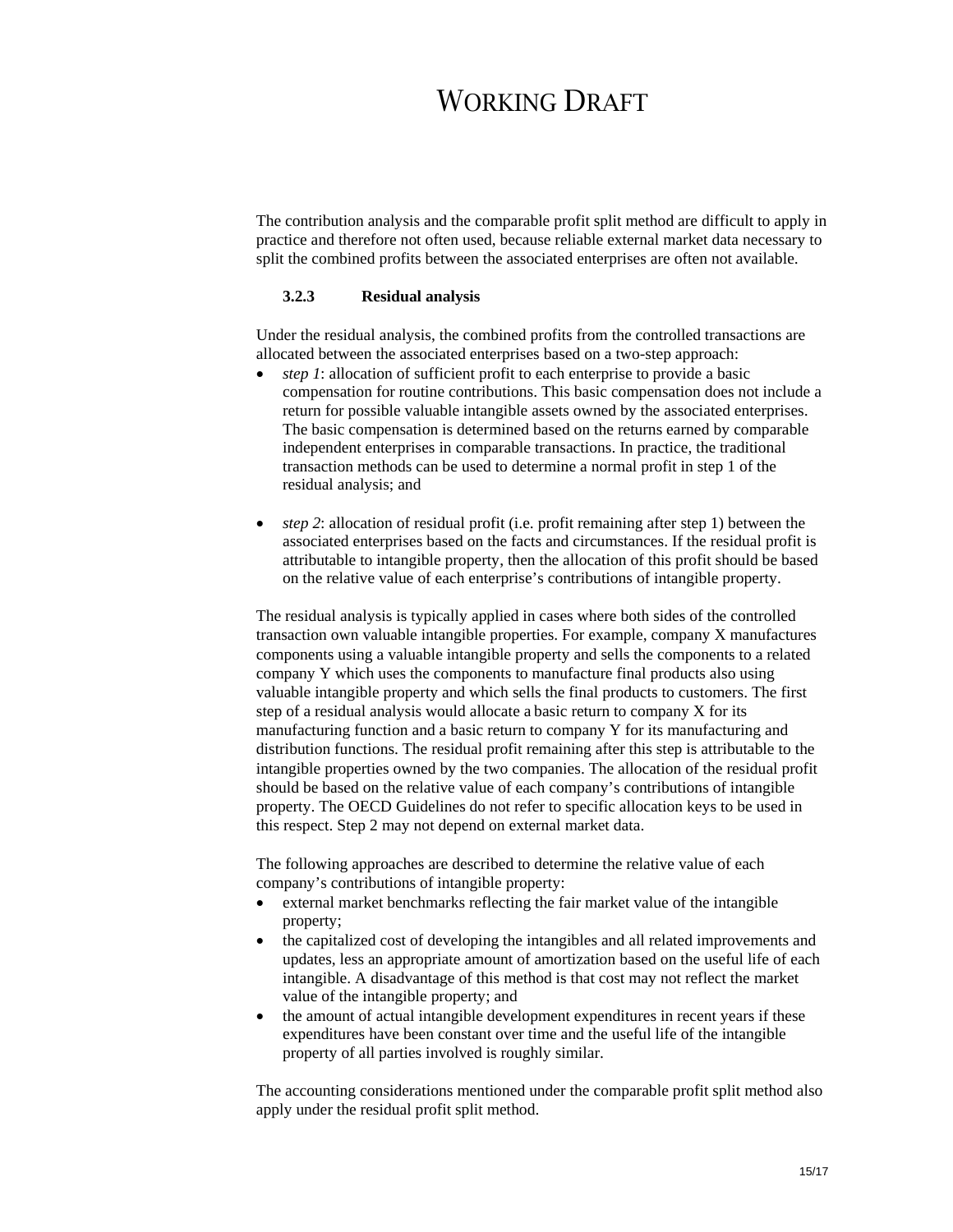The residual profit split method is more used in practice than the contribution approach. Two benefits of the residual approach include the following. Firstly, the residual approach breaks up complicated transfer pricing problems in two useful steps. It therefore takes into account complex cases in which good comparables cannot be found to evaluate completely the functions of all the parties involved. The first step determines a basic return for routine functions, while the second step allocates the residual profit attributable to intangible properties between the parties involved. Secondly, a possible difference of opinion with the tax authorities is reduced by using the residual approach instead of the contribution approach, because the amount of profit to be split under the residual approach is lower.

### **3.3 Strengths and Weaknesses**

The strengths of the profit split method include:

- because it does not depend directly on identifying closely comparable transactions, it can be used in cases where the traditional methods prove inappropriate; and
- due to the two-sided approach (i.e. all parties to the controlled transaction are being analyzed), it is less probable that the analysis will lead to an extreme result for one of the associated enterprises involved.<sup>3</sup> Furthermore, a two-sided analysis might be used to carry out a split of the profits arising from economies of scale.

The weaknesses of the profit split method include:

- the relation between the controlled transaction and the external market data used in valuing the contribution of each associated enterprise is relatively weak. This may lead to a more subjective division of profits;
- it depends on access to data from foreign affiliates. However, associated enterprises and tax administrations may have difficulty obtaining information from foreign affiliates;
- third parties in general do not use the profit split method to establish transfer prices (maybe only in joint ventures); and
- several measurement problems exist in applying the profit split method. It will be difficult to calculate combined revenue and costs for all the associated enterprises taking part in the controlled transactions due to, for example, differences in accounting practices. It will also be hard to allocate costs and operating expenses between the controlled transactions and other activities of the associated enterprises.

#### **3.4 When to use the profit split methods?**

 $\overline{a}$ 

The profit split method might be used in cases involving highly interrelated transactions that cannot be analysed on a separate basis. This means that the profit split method can be applied in cases where the associated enterprises engages in several transactions that are interdependent in such a way that they cannot be evaluated on a separate basis using a traditional transaction method. The transactions are thus so interrelated that it is impossible to identify comparable transactions. In this respect, the profit split method is applicable in complex industries, such as, for example, the global financial services business. *The Taxation of Global Trading of Financial Instruments*, an OECD

<sup>3</sup> It is recommended to perform a profit split analysis (i.e. not applying the profit split *method*, but just perform a profit split *analysis*) in applying any other transfer pricing method as a reasonableness test.